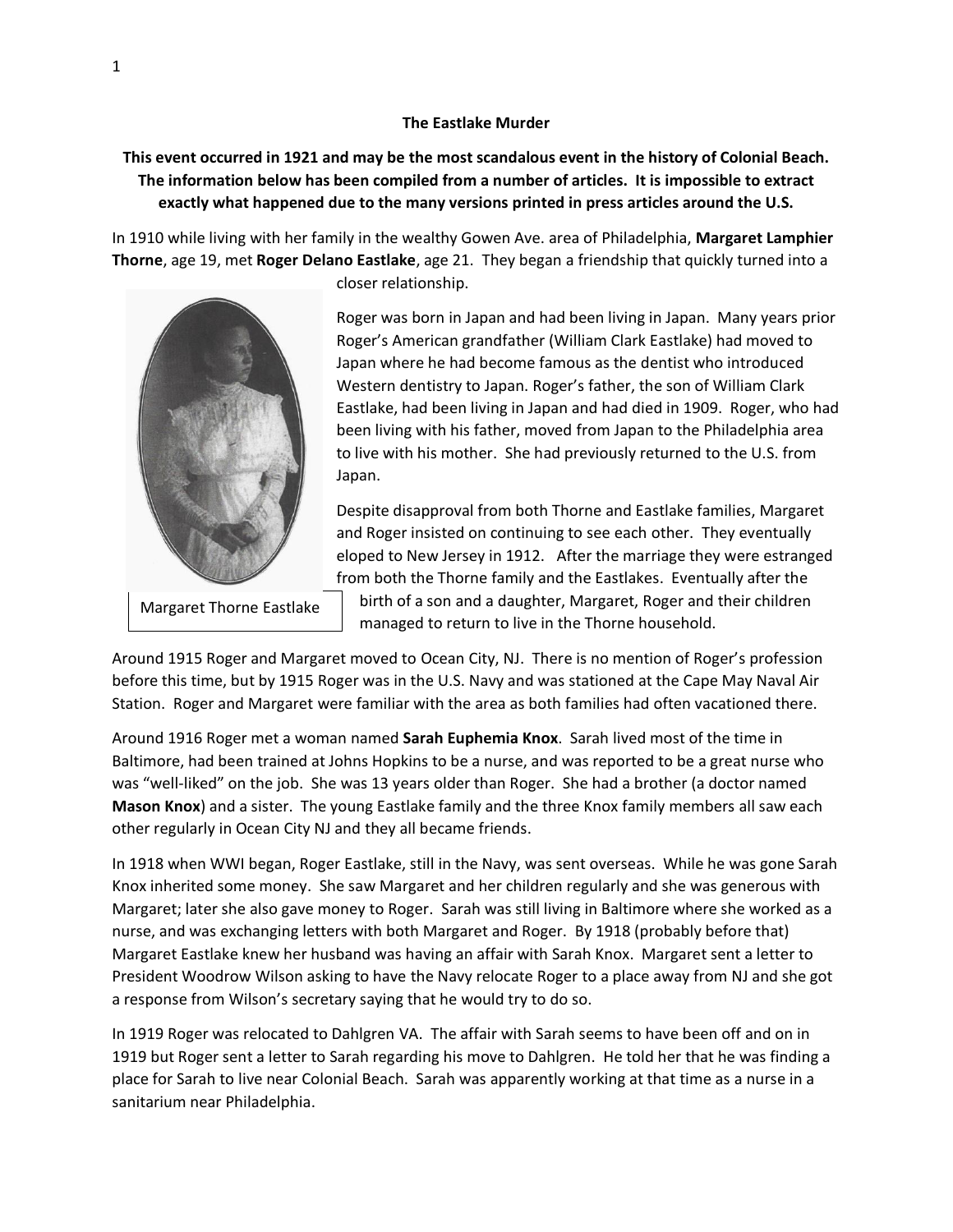By 1921 Roger (now age 32) was Chief Petty Officer in the U.S. Navy stationed at Dahlgren Proving Grounds where he worked as a naval aviation chief machinist's mate. Margaret was a 30-year-old mother and housewife living in Colonial Beach. They lived in a small cottage on Lincoln Ave. in the block nearest the Potomac River. They were members of a local Episcopal Church where Roger taught Sunday school. (It's not clear if the church was in Colonial Beach.) Margaret was friendly with several neighbors and had coffee often with one of them. The Eastlake's son was age 7, the daughter age 5. Sarah Knox was often seen around the town of Colonial Beach, was recognized by many, and by September she had taken a room in the DeAtley Hotel. The "friendship" between Sarah and Roger was not a secret in Colonial Beach.

In 1921, though the Eastlake couple and their children recently had taken what seemed like a happy family vacation in Ocean City NJ, Margaret told her neighbor that she was afraid of Sarah Knox. Margaret said that she (Margaret) might be murdered soon, and reported that she had contacted an attorney in regard to getting a divorce. She had made some plans to live with a sister-in-law. Margaret had also spoken with a doctor at Dahlgren base about her problems with Roger but the doctor told her not to worry or be jealous because Roger had agreed to give up Sarah.

Nevertheless, Roger owned a motorcycle and was often riding it "away"; Margaret believed that he was probably spending time visiting someone. Roger and Sarah were still exchanging letters and Roger had suggested in a letter that they "frame a plot". Sarah had taken an axe to be sharpened in Ocean City NJ and had told the sharpener that it belonged to the Eastlakes. Meanwhile Margaret had written a letter to her father saying that she was so happy that her husband was being transferred to San Francisco.

On Sept. 30, 1921, early in the morning, Sarah Knox woke up a neighbor of the Eastlakes to report that Margaret Eastlake had been shot and Sarah asked the neighbor to call the police. When Sergeant W.T Hall arrived at the home he found Margaret Eastlake covered with blood which was splattered around the room. He discovered that she had been killed with an axe and a hammer, and that her throat had been cut with something sharp. Some reports say that there was a revolver in the room and two shots had been fired. Some neighbors reported hearing shots.

There was a bloodstained raincoat found at the bottom of a toy box (reports vary) and a bloodstained canvas cap found in a bush outside the house; there was a suitcase found in the house containing morphine, strychnine and a hypodermic needle (some articles do not report this).

Roger Eastlake claimed that he arose around 5 am that day. He reported that he saw his wife Margaret just before he left his home to catch a boat to Dahlgren around 5:30 am and she was alive and well. He declared that he was innocent and did not know what could have happened.

Sarah Knox claimed that she had slept in a shack behind Eastlake's house that night so she could visit the family in the morning. There were blood spots on her dress which she said she got as she tried to lift the body that she found in the Eastlake home. A neighbor said that Miss Knox had asked him to get a doctor though she apparently knew that Margaret Eastlake was dead. Miss Knox said she saw a man in a cap and a long overcoat running from the side door of the home.

A local policeman had seen Roger Eastlake early in the morning waiting at the ferry platform in Colonial Beach. Instead of the overalls that Roger usually wore to work, he was wearing a white naval uniform. Some bloodstained clothing was found floating in the river near Lincoln Ave.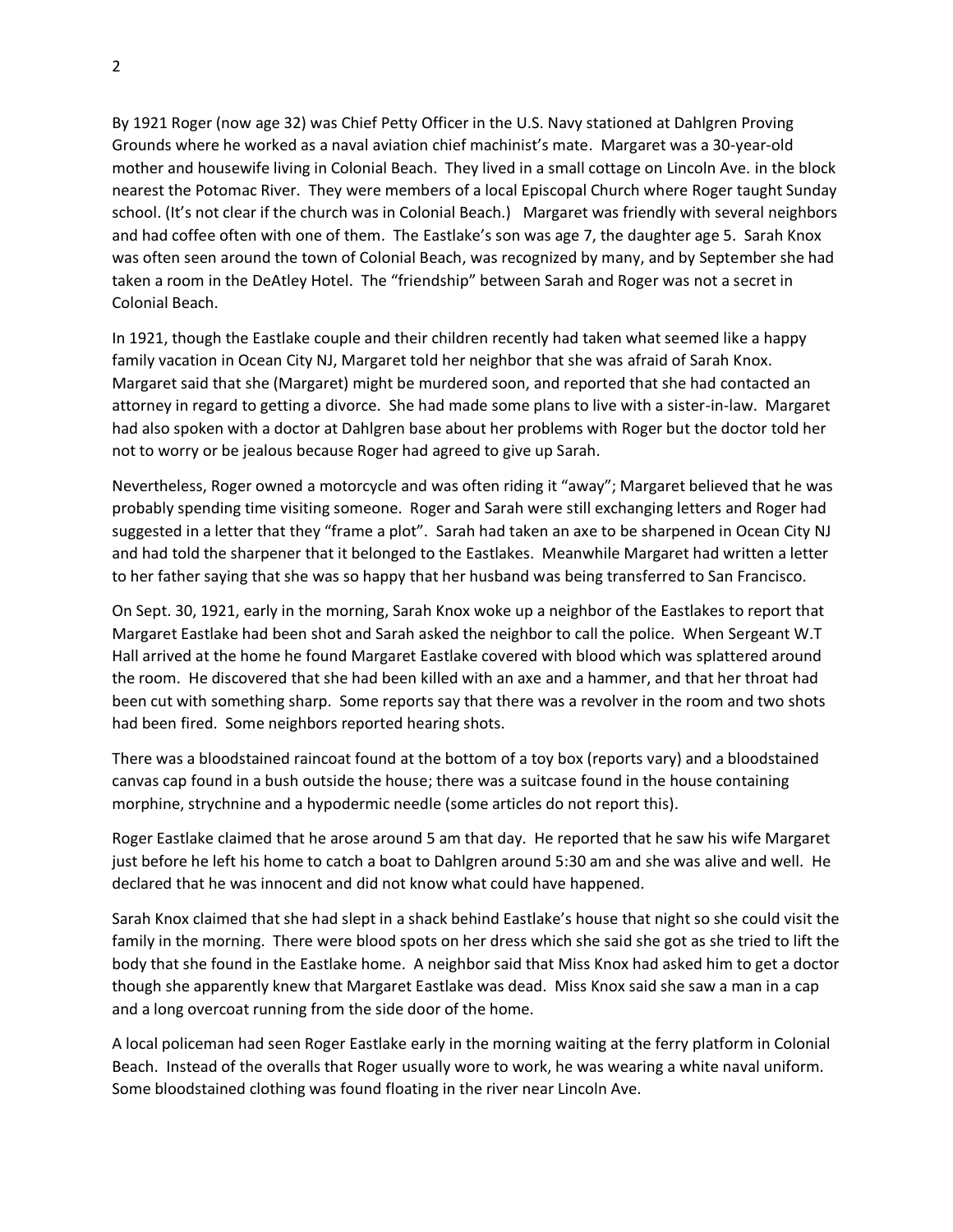The Eastlake children were in the home when the incident happened. They reported that they heard the commotion and they were told by their father that their mother had been hurt. The children told the police that their father had locked them in a bedroom and told them to stay. The son reported that he knew it was his father that he saw wearing a long raincoat and a cap inside their home. His father warned him (in front of the police) not to talk even while he (Roger) was placed in handcuffs.

Roger Eastlake and Sarah Knox were both charged with murder. Roger could not explain why he was wearing the white uniform, but he insisted that the cleanliness of his white uniform proved that he was innocent. In jail Roger and Sarah screamed at each other and argued from their cells. Roger refused to eat, and he tried to convince any listeners that he loved his wife and he was innocent. An angry mob gathered first in Colonial Beach, then in Montross after both Roger Eastlake and Sara Knox were transferred there. Eventually Eastlake and Knox were moved to Fredericksburg via ferry to avoid the possibility of a lynching. Roger immediately pleaded "not guilty". (The newspapers covered this widely and a New York Times report called the mob gathered in Montross "Virginia mountaineers".)

Roger's trial was separate. It was held first and quickly in Dec. of 1921 at Westmoreland County. The prosecuting attorney's speech may have influenced the outcome of the trial which was widely reported up and down the east coast and in Philadelphia where Margaret's parents were well-known. The prosecutor tried to present Roger as the guilty party and Susan Knox as Roger's victim even while acknowledging her probable guilt. While the jury of twelve males deliberated, Roger smoked, lounged in a chair, and asked to be allowed to walk around outside. After only 36 minutes, the jury declared Roger "not guilty" due to "insufficient evidence". The newspapers far and wide sensationalized the event. They seemed to have found it unlikely that Roger could have committed the crime. They reported that Roger was a young handsome man; that Susan Knox was an older, plump, middle-aged woman and an unlikely lover while Margaret Eastlake was an attractive young woman who probably made Sarah Knox jealous. (Note: Women were not included in juries in Virginia until 1950. The jury was all male. Some concluded that the trial was held too quickly and all evidence was not presented.)

The Sarah Knox trial was held months later in April of 1922. More evidence had been collected and there was more to the story. Roger Eastlake testified that he had ended the affair with Sarah Knox in August and refused to see her after that (although there was proof that he had seen her and had rented a house for her locally). It was also reported that Margaret Eastlake had been having an affair with Mason Knox, Sarah's brother. Sarah's attorney suggested that Roger was extremely jealous because he found out about his wife's affair with Dr. Knox and that was his motive for murder. It was also suggested that Roger needed both his wife and Sarah out of the way as soon as possible because he wanted to marry a third woman with whom he had been having an affair.

The third woman did exist and Roger actually married this third woman during the trial of Sarah Knox. (The new wife did not attend the trial.) Much of the evidence during this second trial indicated that Roger Eastlake was at least a conspirator in the murder and now the newspapers changed the reported opinions and agreed that Roger was probably guilty. However, despite the new evidence, by law at that time in history Roger could not be retried for the murder. Sarah Knox was found guilty and sentenced to twenty years in prison. She served twelve years in the state prison in Richmond VA. Roger was free to go and remained in the Navy.

Roger had married a woman named Susan Bell Crittenden in Alexandria during the Sarah Knox trial. They had met at the sanitarium where Sarah Knox was working as a nurse; Susan was working there too.